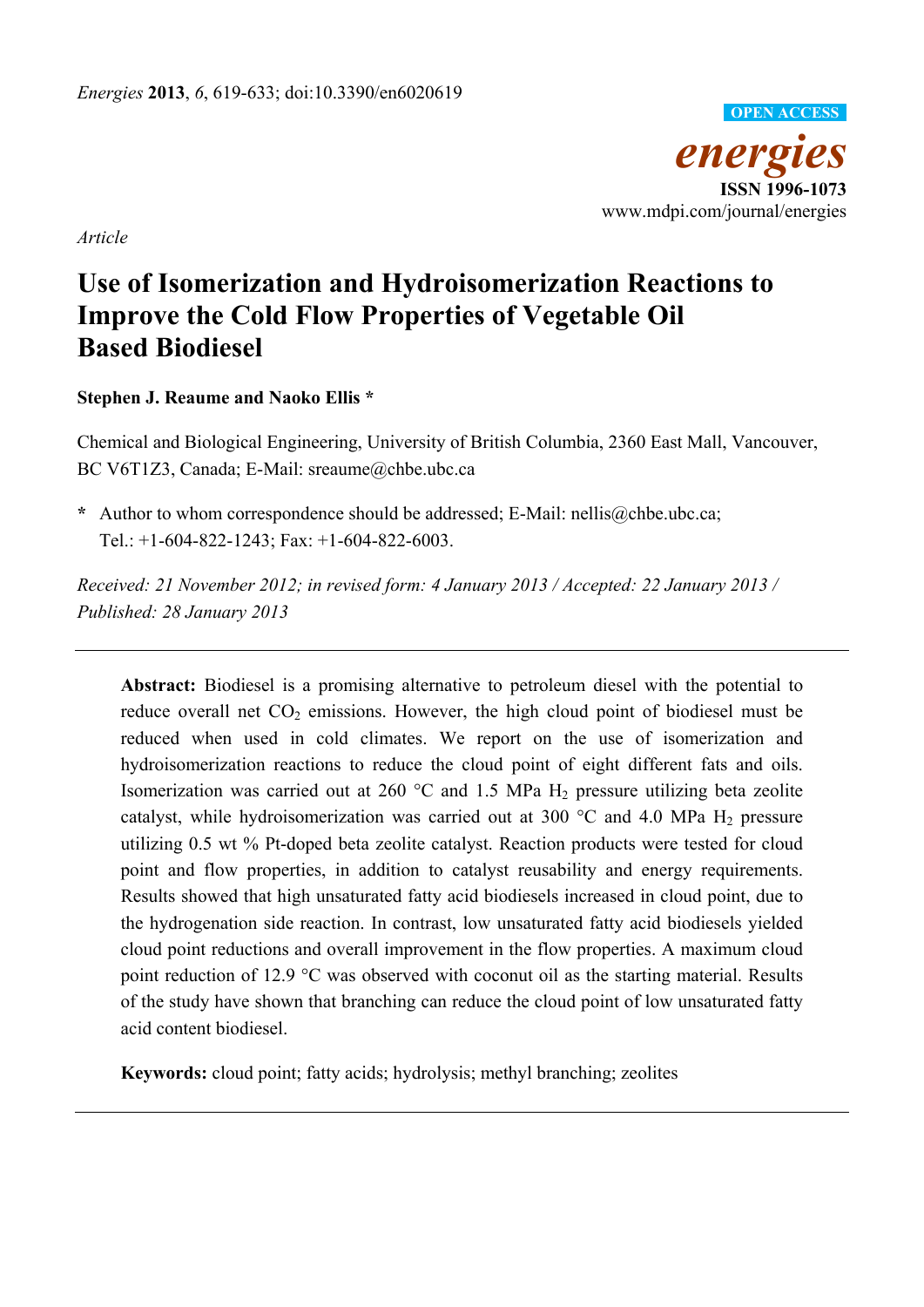## **1. Introduction**

Increases in the use of fossil fuels are leading to a noticeable effect on the Earth's climate and ecosystems. In 2009 alone, some  $84,000$  MT of carbon in the form of  $CO<sub>2</sub>$  was released from fossil fuel burning and related uses [1]. Up until now, the World's oceans have absorbed most of the  $CO<sub>2</sub>$ , allowing for a slight rise in atmospheric CO<sub>2</sub> to 385 ppm, up from 300 ppm in the year 1900 [2]. Fossil fuels are finite resources; society's dependence upon them could lead to catastrophic results once the fuel has disappeared. There is not one solution to replacing fossil fuels, however, there are various alternatives, including biodiesel. As studies have shown, use of biodiesel indicates a clear life cycle reduction in  $CO<sub>2</sub>$  emissions (57%–66%) when taking into account all fossil fuel usage in crop cultivation, harvesting and biodiesel production [3,4].

Biodiesel consists of the esters of fatty acids that are contained in vegetable oils and fats. While biodiesel has many benefits, a negative aspect towards its use is most notably the use of edible food oil for fuel, which includes appropriating farm land for energy crops. This problem can be alleviated by the use of waste oils, animal fats, and non-edible oils such as *Jatropha*. Another way to alleviate the problem is to use high yield vegetable oils for biodiesel production. If palm, coconut and, to a smaller extent, rapeseed oils are used, better use of the land is achieved. Furthermore, if a proper balance between fuel, food and feed is achieved, an increase in food production can be accomplished [5]. There is currently a need for high volumes of biodiesel due to legislation in many countries that mandate a minimum percentage to be used in transportation fuels [5]. Biodiesel does have issues before it can be used as a transportation fuel, including cost, cloud point and stability. Biodiesel contains two main classes of fatty acids: saturated fatty acids (SFA); and unsaturated fatty acids (UFA). SFA methyl esters have excellent fuel stabilities [oxidative stability index (OSI) > 40 h] and high melting points. UFA methyl esters have poor fuel stability (OSI 1.5–3 h) with low melting points (<−19 C). Branched chain fatty acids (BCFA), which are not found in vegetable oils but can be created through catalytic reactions, yield methyl esters with superior fuel stability  $(OSI > 40 h)$  and low melting points (< 20 °C) [6]. Two methods used to branch a fatty acid are isomerization and hydroisomerization. These methods lower the melting point of the ester by adding a methyl branch on the hydrocarbon chain of the molecule, ultimately lowering the cloud point of the mixture [7].

Isomerization (I) uses solid acid catalysts to create a carbocation within the hydrocarbon chain at a double bond site. That carbocation then rearranges forming a methyl or ethyl branch, followed by the cation being de-protonated leaving a branched hydrocarbon [8]. Hydroisomerization (HI) is similar in that the only difference is an extra hydrogenation/dehydrogenation step is required. This is due to the fact that the starting material does not have a carbon-carbon double bond [8]. The two different reactions are needed because there are two different types of fatty acid methyl esters that make up biodiesel. The catalysts required are solid acid catalysts  $(H +$  donors) for the I reactions. For the HI reactions, a solid acid catalyst with a hydrogenation/dehydrogenation metal is required. The metal used most frequently for this is platinum. These reactions have to be run in an I then HI combination in order to minimize some of the side reactions that can take place. The side reactions are *cis*/*trans* isomerization and hydrogenation. *Cis*/*trans* isomerization changes the biodiesel molecule to a straight configuration negatively affecting the cloud point. For example, the melting point of *cis* methyl oleate is −20 °C and that of the *trans* methyl elaidate is 10 °C [7]. Hydrogenation changes the unsaturated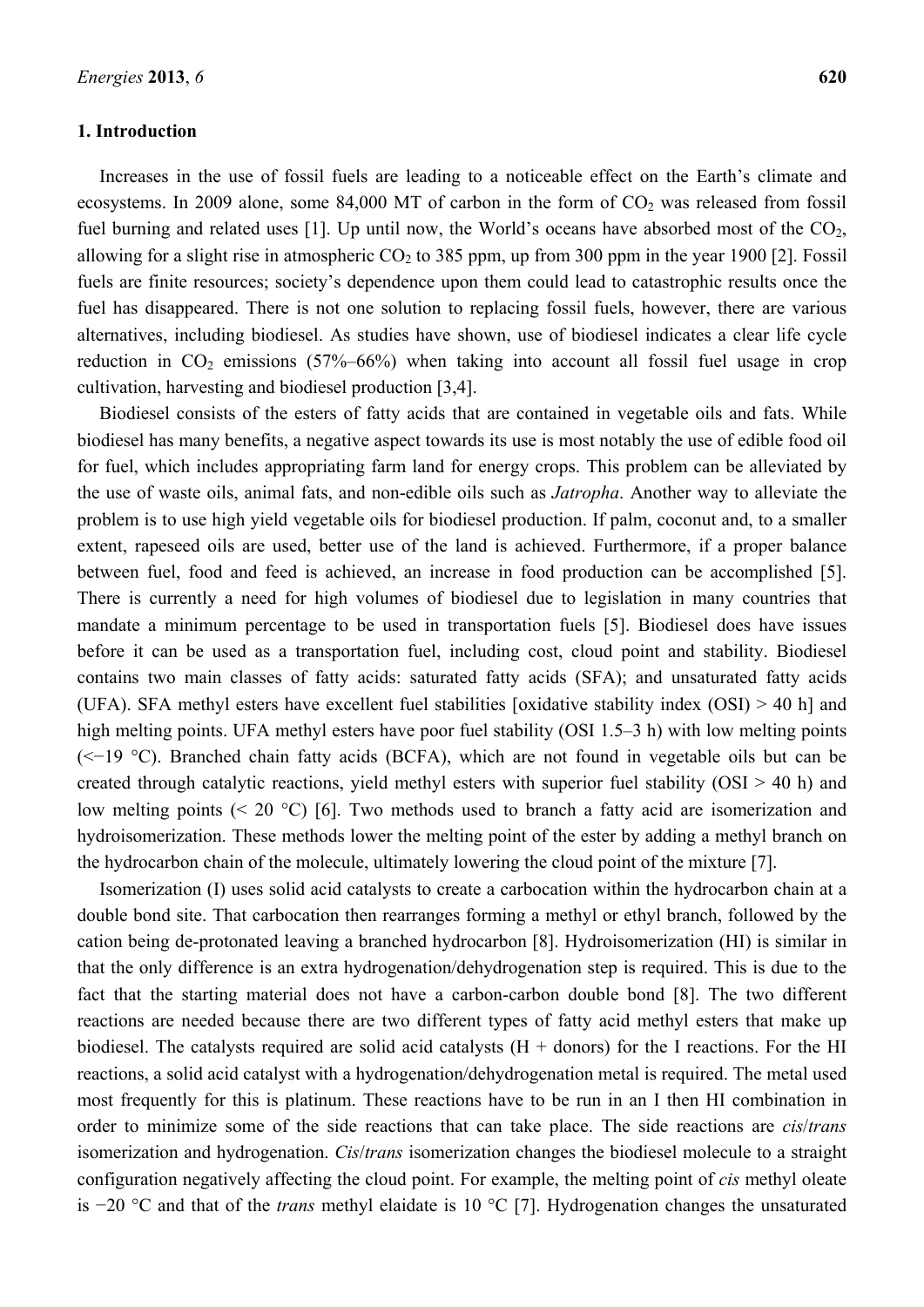molecule into a saturated molecule, again negatively affecting the cloud point. This is exemplified in the melting point of the unsaturated methyl oleate being  $-20$  °C, and that of the saturated methyl stearate being 37 °C [7]. The reaction order of I, followed by HI, allows the unsaturated molecule to form a branch before being hydrogenated in the HI reaction, which negates some of the effects of the side reactions.

The design of the experiments has been developed from previous work on I/HI of fatty acids [9]. The vegetable oils in their original state are too large for the I/HI reactions, so they have to undergo hydrolysis to release the fatty acids. The fatty acids are then subjected to the I reaction, followed by the HI reaction. This process was found to be the optimal process for cloud point reduction of a SFA/UFA mixture [9]. In this study, fatty acids from a variety of vegetable oils and fats are reacted under isomerization and hydroisomerization conditions. The products undergo esterification to test for various fuel qualities and composition. The objective of this study is to find an optimal vegetable oil with reference to cloud point improvement based on the I and HI reactions.

## **2. Methods**

#### *2.1. Catalyst Preparation*

Two different zeolite catalysts were prepared for this study: with and without platinum. The beta zeolite used for both reactions (isomerization and hydroisomerization) was CP814E (Zeolyst International, Conshohocken, PA, USA) with the specifications of Si/Al molar ratio of 25, and surface area of 680 m<sup>2</sup>/g. The catalyst used for the isomerization reaction was calcined at 500 °C for 3 h, while that for the hydroisomerization reactions was impregnated with platinum. The compound used for impregnation was tetraammonium platinum (II) chloride  $[(NH<sub>3</sub>)<sub>4</sub>PtCl<sub>2</sub>]$ . A solution of 0.0205 M  $(NH<sub>3</sub>)<sub>4</sub>PtCl<sub>2</sub>$  (10 mL) was added to beta zeolite (8 g) by incipient wetness to give a platinum loading of 0.5 wt %. The sample was then dried in an oven at 110  $\degree$ C for 24 h. In order to achieve platinum in the ground state it was reduced in a tube furnace at 350 °C in a  $H_2$  environment for 3 h.

#### *2.2. Hydrolysis*

Fatty acids contained in the oils must be hydrolyzed prior to undergoing isomerization and hydroisomerization, due to the large size of the triglyceride molecules. An Autoclave Engineers mini reactor was charged with water (20 g) and a select amount of vegetable oil to give a water to oil molar ratio of 20:1. The reactor was heated to 230 °C, pressurized to 4.0 MPa with  $N_2$  gas and stirred at 500 rpm. The reaction was allowed to proceed for 2 h after which time the mixture was cooled to 80 °C, depressurized and moved to a separatory funnel. The mixture separates into two phases: the water and glycerol heavy phase; and the fatty acid light phase. The fatty acids are removed and stored in a cool dry place to await isomerization/hydroisomerization.

#### *2.3. Isomerization*

The beta zeolite catalyst without Pt was used for isomerization. A Parr 4848 autoclave was charged with fatty acid (30 g) and catalyst (1.2 g) to give a 4 wt % catalyst. The reactor was purged with  $H_2$  gas for 5 min and heated up to 260 °C while pressurized with  $H_2$  to 1.5 MPa and stirred at a rate of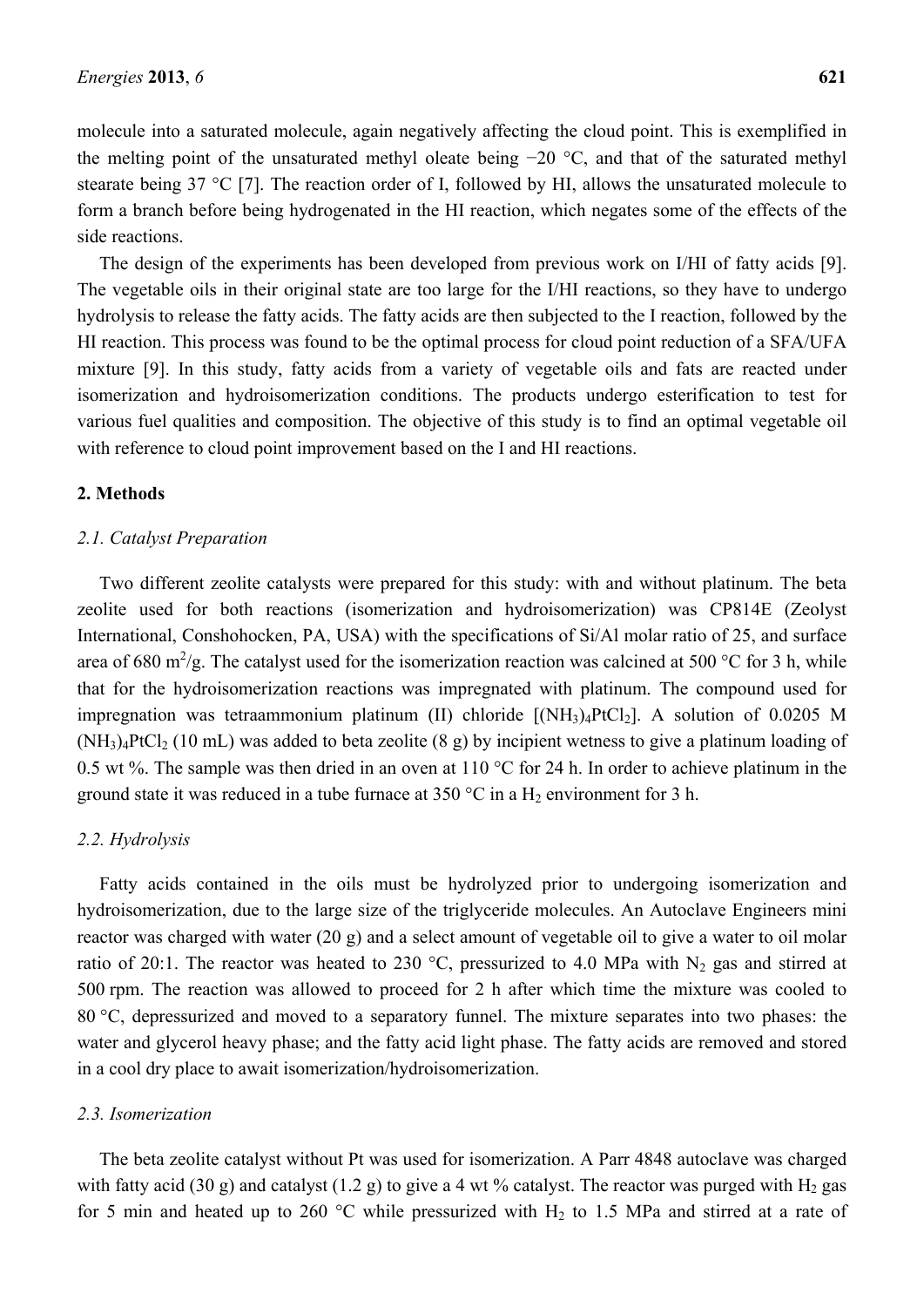600 rpm. The reaction was allowed to proceed for 6 h. When the reaction was complete the reactants were cooled to 80 °C. The reactor was then depressurized and contents removed. The products were centrifuged to remove all traces of catalyst from the reacted fatty acid. Lastly, the reaction product was stored in a cool, dry, dark place to await analysis.

#### *2.4. Hydroisomerization*

The beta zeolite containing 0.5% Pt by weight was used for the hydroisomerization reaction. A Parr 4848 autoclave was charged with fatty acid (30 g) and catalyst (1.2 g) to give a 4 wt % catalyst. The reactor was then purged with  $H_2$  gas for 5 min, heated up to 300 °C while pressurized to 4.0 MPa, and stirred at 600 rpm. After 16 h, the reactor was cooled to 80  $^{\circ}$ C, and depressurized. The reaction products were removed from the vessel and centrifuged at 12,000 rpm for 5 min. The supernatant was cooled and stored for further analysis.

#### *2.5. Esterification*

Fatty acids were esterified with methanol to create a fatty acid methyl ester (FAME) prior to testing for cloud point and composition. This was due to the high cloud point of saturated fatty acids, which is above the limit of the cloud point analyzer (50 °C). Additionally, fatty acids have much higher melting points leading to very high residence times in the gas chmromatography (GC) column. Esterification was carried out in an Omni Reacto Station (Thermo Scientific, Ottawa, ON, Canada) using sulphuric acid as a catalyst. Approximately 20 g of reacted fatty acids were charged into the reactor with methanol (25 g) and sulphuric acid (0.4 g). This gave a methanol to fatty acid molar ratio of 10:1 and a 2 wt % catalyst. The sulphuric acid and methanol were added and allowed to mix thoroughly at 350 rpm; next, the fatty acid was added to the mixture and the temperature was set to 65  $^{\circ}$ C. The reaction was allowed to proceed for 2 h under reflux conditions. Once the reaction was complete the ester was cooled and water washed three times to remove all traces of methanol, acid and other impurities. The washed ester was then dried using anhydrous  $CaCl<sub>2</sub>$  and an acid number was taken to ensure >99% conversion.

#### *2.6. Gas Chromatograph/Mass Spectrometer (GC/MS)*

Analysis of the reaction products was carried out with the use of a Varian CP 3800 GC and Varian 4000-8 mass spectrometer. The column used was a 60 m  $\times$  0.25 mm inner diameter (i.d.) CP 50 wax column. The injector temperature was set at 230 °C. The column oven temperature started at 100 °C and was held for 0.5 min; increased to 150  $\degree$ C at 10  $\degree$ C/min and held for 5 min; then increased to 220 °C at 5 °C/min and held for 5.5 min. The carrier gas (He) began at a flow rate of 0.5 mL/min for 15 min; then increased to 2.0 mL/min at 0.3 mL/min/min and held for 10 min for a total run time of 30 min. A 10 mg sample was measured out and dissolved into enough heptane to give a total mass of 10 g. The solution was then mixed at 3000 rpm for 30 s. A sample of the solution (1 g) was then dissolved in heptane (9 g) and mixed at 3000 rpm for 30 s, to yield 100 mg/kg concentration of original sample. This process was repeated for all samples.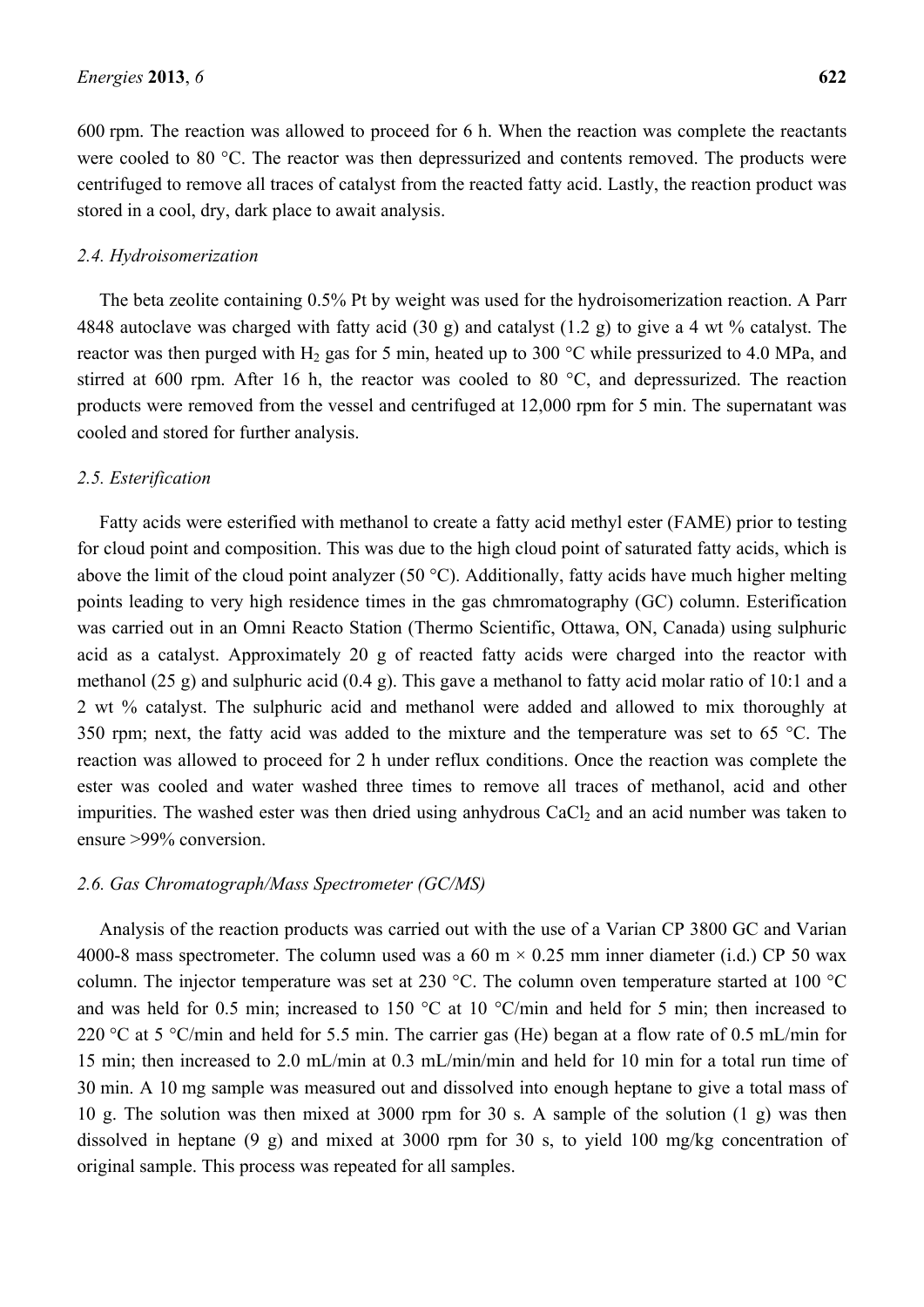### *2.7 Cloud and Pour Point*

The cloud and pour point analysis was carried out on the Cloud, Pour and Freeze Point Analyzer, Model PSA-70X (Phase Technologies, Richmond, BC, Canada) with an accuracy of  $\pm 1$  °C. In order to ensure proper accuracy of the instrument, a sample of known cloud point was tested to be within  $\pm 1^{\circ}$ C of its cloud point. The sample cup was then cleaned with heptane and flushed twice with sample (150  $\mu$ L). The cloud point was tested by placing sample (150  $\mu$ L) inside the analyzer and lowering the temperature at a rate of 1.5  $\degree$ C/min until crystals first appeared. The cloud point tests were performed in triplicate samples to ensure the reproducibility of the results. The cloud point analyzer meets and complies with ASTM D5773 method for testing of cloud point.

### *2.8. Carbon Deposition, CO Adsorption and Viscosity*

The amount of carbon deposited on the catalyst was determined through the use of thermal gravimetric analysis (TGA). A SDT 600 (TA Instruments, Mississauga, ON, Canada) was used as the TGA unit. Catalyst samples were degassed overnight at 120 °C in a  $N_2$  flow of 10 mL/min prior to loading into an alumina sample cup and into the TGA furnace. The gas was set to air and a flow rate of 100 mL/min was started. The furnace was set to isothermal for 5 min at 30  $^{\circ}$ C and then ramped up to 600 °C at 20 °C/min for a total time of 33.5 min. Weight loss of the material was taken as carbonaceous material that burned off in the  $O<sub>2</sub>$  rich environment.

CO adsorption was taken with the use of the TA Instruments SDT 600 TGA unit. Catalyst samples were degassed overnight at 120 °C in a  $N_2$  flow of 10 mL/min loaded into an alumina sample cup and placed into the TGA furnace. The furnace was set to 30  $^{\circ}$ C and held for 10 min at a N<sub>2</sub> flowrate of 25 mL/min. Next the gas was switched to 50 mL/min  $CO/CO<sub>2</sub>/N<sub>2</sub>$  mix and held for 15 min. The gas was then switched back to  $N_2$  at 25 mL/min and held for 5 min. Finally, the temperature was ramped up to 500  $\degree$ C at 20  $\degree$ C/min for a total time of 53.5 min.

Viscosity measurements were taken using a Brookfield DV-E viscometer (Middleboro, MA, USA) at 40 °C. The rotor was set at 30 rpm giving shear rates of 36.7/s. Sample measurements were allowed to stabilize for 15 min and a viscosity reading was taken.

# *2.9. Acid Number*

For the acid number test, sample (1 g) was added to propanol (10 mL) with 3 drops (0.15 mL) of phenylthaline and stirred at 180 rpm. A 0.1 M solution of KOH was added to the mixture drop by drop until the end point was detected. The volume of KOH was recorded and used to calculate the acid number. The hydrolyzed sample was split into two: one for original sample; and the second to undergo the isomerization/hydroisomerization reactions. The samples were then esterified and two different acid numbers generated for the original and reacted samples (Table 1). The acid number measurement ensures that the esterification reaction conversions are high enough such that only minute amounts of fatty acids are present in the final sample, thus not affecting the cloud point analysis.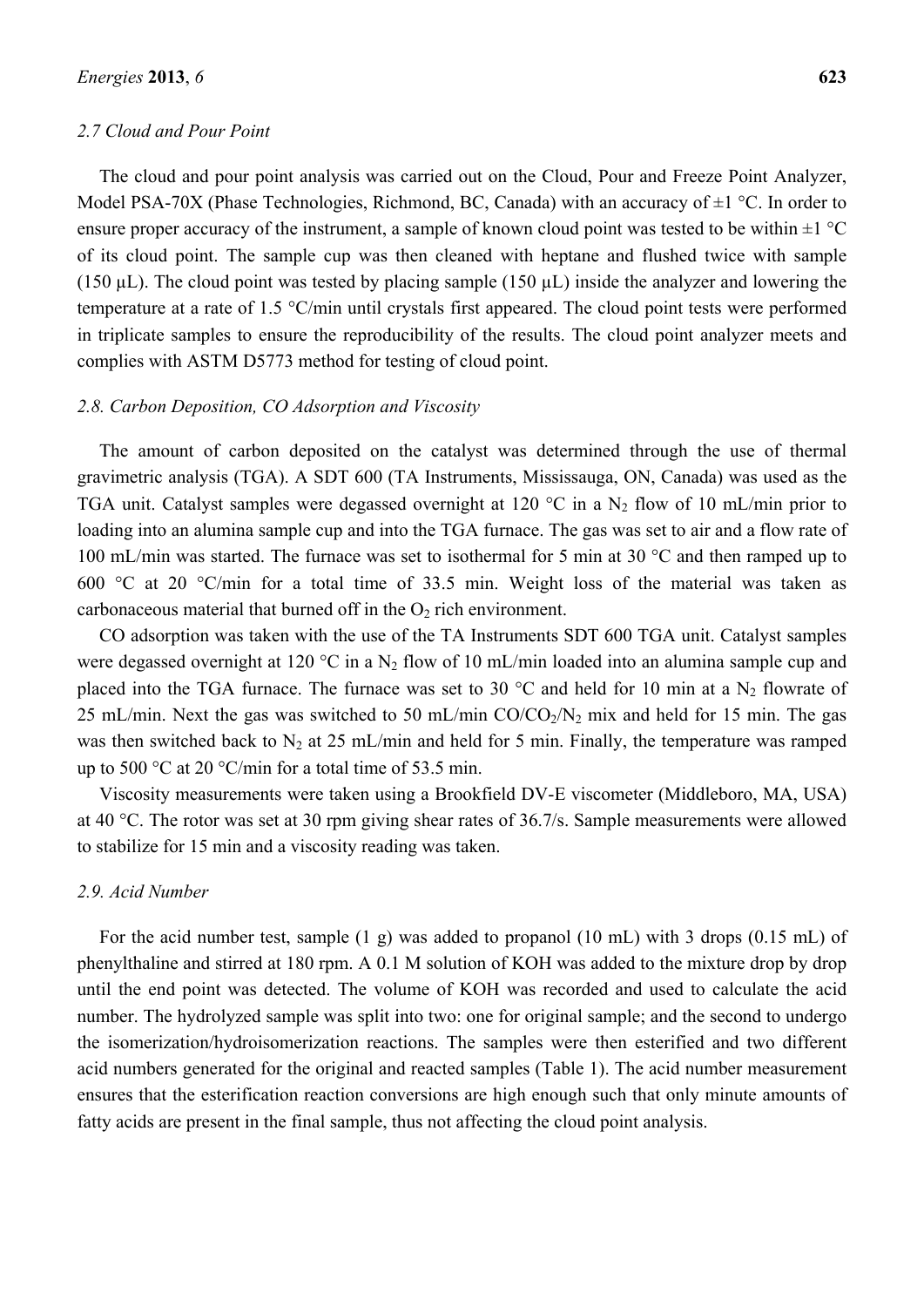# *Energies* **2013**, *6* **624**

| <b>Sample</b>                     |          | <b>Hydrolysis</b> |            | <b>Esterification</b> |            |  |
|-----------------------------------|----------|-------------------|------------|-----------------------|------------|--|
|                                   |          | Acid number       | Conversion | <b>Acid Number</b>    | Conversion |  |
|                                   |          | (mg KOH/g oil)    | $(\%)$     | (mg KOH/g fatty acid) | $(\%)$     |  |
| Palm oil                          | Original | 197.3             | 95.2       | 3.71                  | 98.21      |  |
|                                   | Reacted  |                   |            | 2.98                  | 98.56      |  |
| Coconut oil                       | Original | 249.6             | 96.9       | 4.02                  | 98.64      |  |
|                                   | Reacted  |                   |            | 2.94                  | 98.84      |  |
| Rapeseed oil                      | Original | 189.3             | 94.7       | 1.72                  | 99.14      |  |
|                                   | Reacted  |                   |            | 3.26                  | 98.37      |  |
|                                   | Original | 192.3             | 96.2       | 2.42                  | 98.47      |  |
| Corn oil                          | Reacted  |                   |            | 3.01                  | 98.50      |  |
| Soybean oil                       | Original | 190.4             | 95.25      | 1.98                  | 98.75      |  |
|                                   | Reacted  |                   |            | 2.85                  | 98.96      |  |
| Original<br>Animal fat<br>Reacted |          | 187.9             | 94.9       | 2.22                  | 98.69      |  |
|                                   |          |                   | 2.04       | 98.84                 |            |  |
|                                   | Original | 185.2             | 92.4       | 3.51                  | 98.25      |  |
| Lard                              | Reacted  |                   |            | 3.01                  | 98.50      |  |
|                                   | Original | 189.6             | 94.9       | 1.79                  | 99.08      |  |
| Olive oil                         | Reacted  |                   |            | 3.02                  | 98.47      |  |

**Table 1.** Acid number results for hydrolysis and esterification reactions.

### *2.10. Surface Area*

Surface area analysis of the catalyst was conducted with the use of single point Brunauer, Emmett, and Teller (BET) analyzer. Catalyst samples were degassed overnight at 120 °C in a N<sub>2</sub> flow of 10 mL/min. A selected amount of catalyst was loaded into the glass sample tube and set into the unit. The sample tube was then immersed in liquid  $N_2$  and an adsorption reading was taken. The liquid  $N_2$ was then removed and a subsequent desorption value was taken. The two values were compared to assess accuracy of the results and the surface area was calculated.

# *2.11. Oligomer Determination*

Oligomers (dimers) were analyzed using a TA instruments SDT Q600 Thermogravametric Analyzer (TGA). Esterified product (30 mg) was added to an alumina sample cup and inserted into the TGA furnace. The furnace was then flushed with  $N_2$  at 50 mL/min for 15 min at 30 °C. Next the flowrate was set to 25 mL/min N<sub>2</sub> and heated to 250 °C at 20 °C/min and held for 5 min. Then the furnace was heated to 360 °C at 20 °C/min and held for 5 min, for a total time of 41.5 min. The maximum temperature was chosen to be above the boiling points of fatty acids (approximately 360  $^{\circ}$ C) and below the boiling point of oleic acid dimers (approximately 660 °C), in addition to be lower than the temperature required for significant cracking to take place. The leftover residue from 5 runs (required five repeats due to small amount of residue leftover) was mixed and analyzed by Varian 3100 Excalibur (Agilent Technologies, Mississauga, ON, Canada) Fourier Transform Infrared Spectroscopy (FTIR). A scan range was set at  $4500-600$  cm<sup>-1</sup> with 128 scans co-added together. The wavelengths of note were the 1711 cm<sup>-1</sup> (C=O group of dimer acids) [10] and the 1742 cm<sup>-1</sup> (C=O group of FAMEs) [11].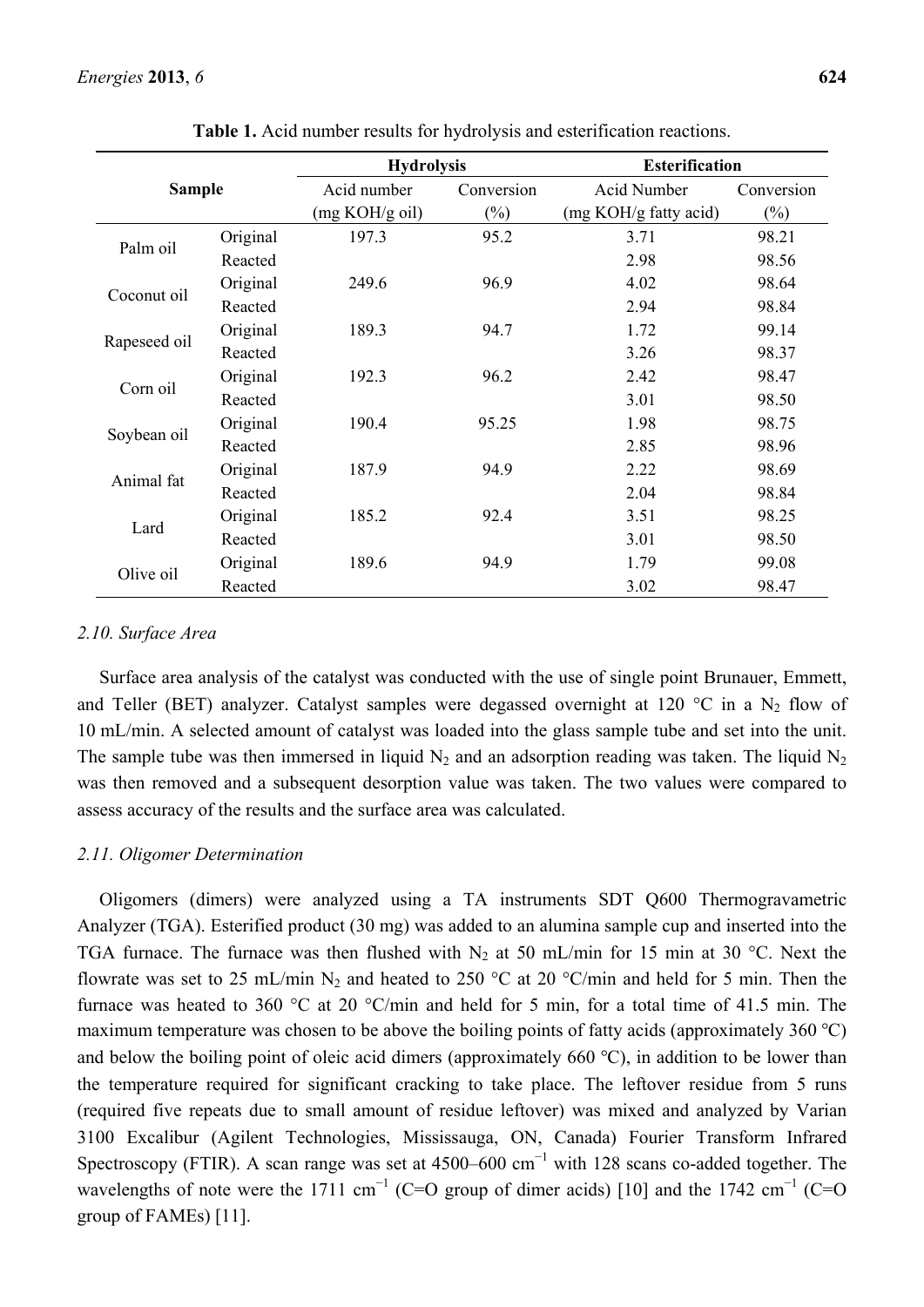# **3. Results**

#### *3.1. Cloud Point Analysis*

The results of the GC/MS compositional analysis (Table 2) show a substantial reduction in the unsaturated fatty acid (UFA) portion after the I/HI reactions. This was because the HI reaction hydrogenates the carbon-carbon double bond creating saturated fatty acid (SFA) compounds. This has the negative effect of raising the cloud point of the high UFA-containing vegetable oil biodiesels. However, the low UFA oil (palm and coconut) esters showed significant improvements in cloud point, as indicated in Figure 1. Coconut oil biodiesel had a greater cloud point improvement than palm oil biodiesel. This was due to coconut oil having a higher percentage of medium chain fatty acids (MCFA), which are fatty acids with  $C_{10}-C_{14}$  chain lengths. Results in Table 2 show that MCFAs yield greater conversions to the branch chain species over the long chain fatty acids (LCFA), which are composed of  $>C_{14}$  length fatty acids. Smaller chain hydrocarbons are shown to have higher initial reaction rates over long chain hydrocarbons. This is consistent with the study by Claude and Martens [12], where the initial reaction rate decreases with carbon number increase from  $C_{10}$  to  $C_{18}$ alkanes. Similar interpretation may be applied to fatty acids, as it is the hydrocarbon chain that undergoes the hydroisomerization reaction.

The change in cloud point of the samples is in direct correlation with UFA content and the production of branched chain fatty acids (BCFA). The largest increase in cloud point was shown for the high UFA oil biodiesels, rapeseed and olive oil, because of high UFA to SFA hydrogenation, in addition to a low BCFA yield. The oils with low initial UFA content such as coconut and palm oils benefit from the reactions, yielding biodiesel cloud point reductions of −16.5 and −4.7 °C, respectively. This is attributed to the high BCFA production with modest UFA to SFA hydrogenation. High UFA content oils can benefit from branching as well. Corn oil, for example, had a BCFA yield of 40%, the largest of the high UFA oils, and had only a 4.4  $\degree$ C increase in cloud point, despite losing 95% of its UFA content. This is compared to the  $10.9-19.5$  °C increase of other high UFA content oils (e.g., soybean and olive oils). However, high UFA samples do not follow any specific trend with respect to cloud point changes. In other words, cloud point changes cannot be predicted solely from the initial fatty acid profiles. For example, corn and soybean oils (having similar initial fatty acid profiles as shown in Table 2) show different cloud point changes of  $+4.4$  and  $+10.9$  °C, respectively (Figure 1).

As explained by Knothe [13], fatty acid profile of vegetable oils strongly affects many properties of the fuel, including cloud point, viscosity, and oxidative stability. Based on Moser [14], low UFA biodiesel results in high OSI. With improved coconut oil biodiesel showing low UFAs, it is inferred that a biodiesel with high OSI and the low cloud point of −2.3 °C is achieved. Table 3 shows the effect of the reactions on the flow properties. Note that as the cloud point decreases due to the I/HI reactions, the flow properties (pour point, viscosity and density) improve as well. Conversely, as the cloud point increases due to the I/HI reactions, the flow properties become increasingly inferior.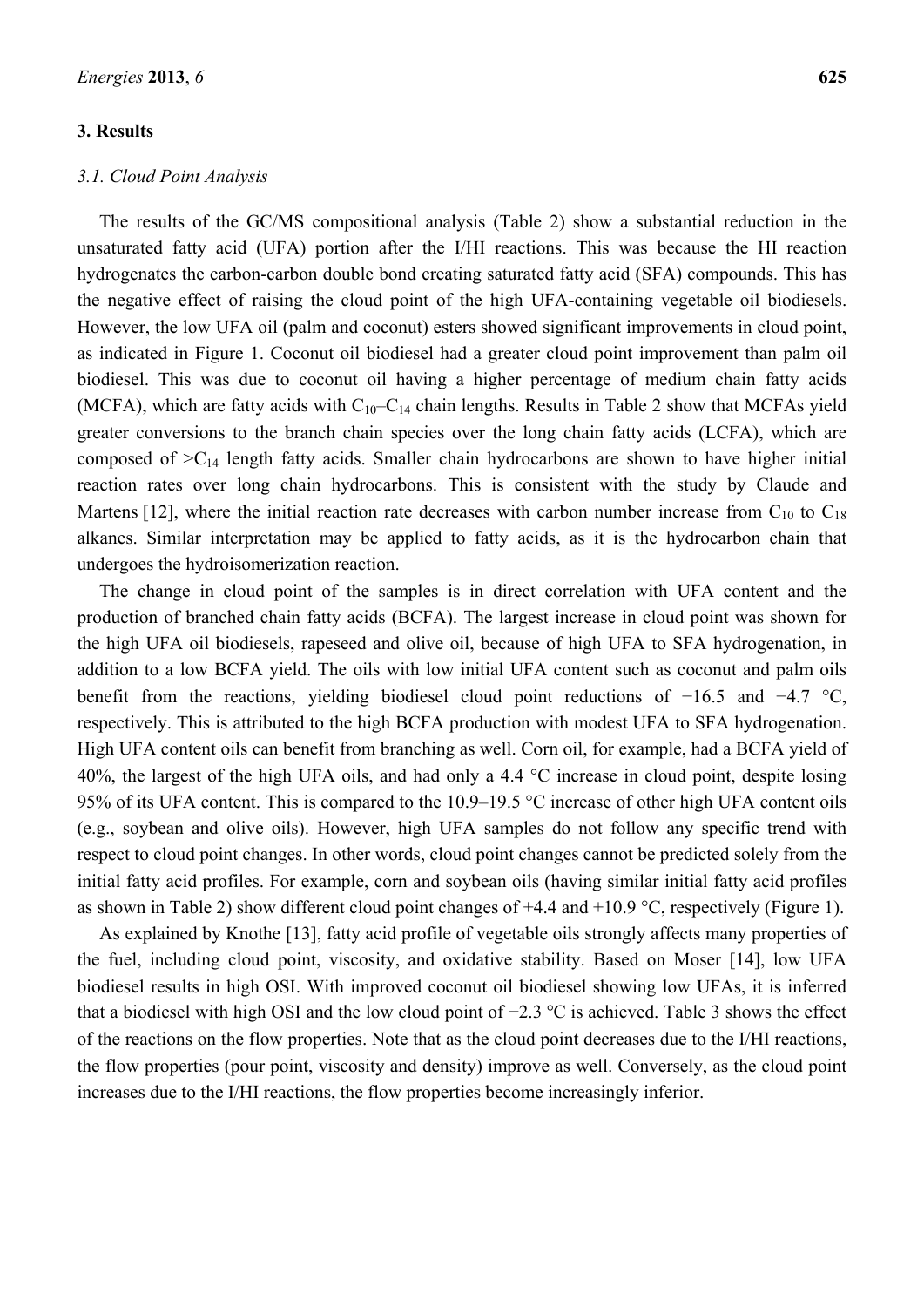| <b>Sample</b> |          |                  | <b>Unsaturated FAME</b><br>$(wt \frac{9}{6})$ |                                          | <b>Saturated Long</b><br><b>Chain FAME</b> | <b>Saturated Medium Chain</b><br><b>FAME</b>   |                  |
|---------------|----------|------------------|-----------------------------------------------|------------------------------------------|--------------------------------------------|------------------------------------------------|------------------|
|               |          |                  |                                               | $(CC_{16} chain length)$<br>$(wt \, \%)$ |                                            | $(C_{10}-C_{14}$ chain length)<br>$(wt \, \%)$ |                  |
|               |          | Poly             | Mono                                          | <b>SC</b><br>BC                          |                                            | <b>SC</b><br>BC                                |                  |
|               | Original | 10               | 40                                            | 49                                       | $\theta$                                   |                                                | $\boldsymbol{0}$ |
| Palm oil      | Reacted  | $\boldsymbol{0}$ | 18                                            | 33                                       | 36                                         | 2                                              | 2                |
|               | Original | $\overline{2}$   | 6                                             | 12                                       | $\theta$                                   | 71                                             | $\boldsymbol{0}$ |
| Coconut oil   | Reacted  | $\boldsymbol{0}$ | $\theta$                                      | 13                                       | 9                                          | 34                                             | 39               |
|               | Original | 32               | 62                                            | 6                                        | $\Omega$                                   | $\theta$                                       | $\boldsymbol{0}$ |
| Rapeseed oil  | Reacted  | $\overline{2}$   | $\overline{4}$                                | 57                                       | 26                                         | 3                                              | 0                |
|               | Original | 59               | 28                                            | 13                                       | $\theta$                                   | 0                                              | $\mathbf{0}$     |
| Corn oil      | Reacted  | $\boldsymbol{0}$ | $\overline{4}$                                | 48                                       | 40                                         | $\theta$                                       | 2                |
|               | Original | 61               | 24                                            | 15                                       | $\theta$                                   | 0                                              | $\mathbf{0}$     |
| Soybean oil   | Reacted  | $\overline{2}$   | 3                                             | 43                                       | 21                                         | 5                                              | 14               |
|               | Original | $\overline{4}$   | 43                                            | 43                                       | $\theta$                                   | 3                                              | $\mathbf{0}$     |
| Beef fat      | Reacted  | $\boldsymbol{0}$ | 12                                            | 62                                       | 17                                         | $\theta$                                       | 0                |
|               | Original | 10               | 44                                            | 40                                       | $\Omega$                                   | 2                                              | $\theta$         |
| Lard          | Reacted  | $\boldsymbol{0}$ | 3                                             | 59                                       | 25                                         | $\overline{2}$                                 | 2                |
|               | Original | 11               | 71                                            | 16                                       | $\Omega$                                   | 0                                              | 0                |
| Olive oil     | Reacted  | $\boldsymbol{0}$ | $\boldsymbol{0}$                              | 74                                       | 21                                         | 0                                              | $\boldsymbol{0}$ |

**Table 2.** GC/MS compositional analysis of reactant and product stream.

Original: Neat fat or oil sample; Reacted: Reacted under Isomerization/Hydroisomerization conditions; FAME: Fatty acid methyl ester; Poly: Poly-unsaturated fatty acid methyl esters; Mono: Mono-unsaturated fatty acids; SC: Straight chain fatty acid methyl esters; BC: Branch chain fatty acid methyl esters.

**Figure 1.** Cloud point changes of the various vegetable oil biodiesels before and after the isomerization and hydroisomerization reactions.

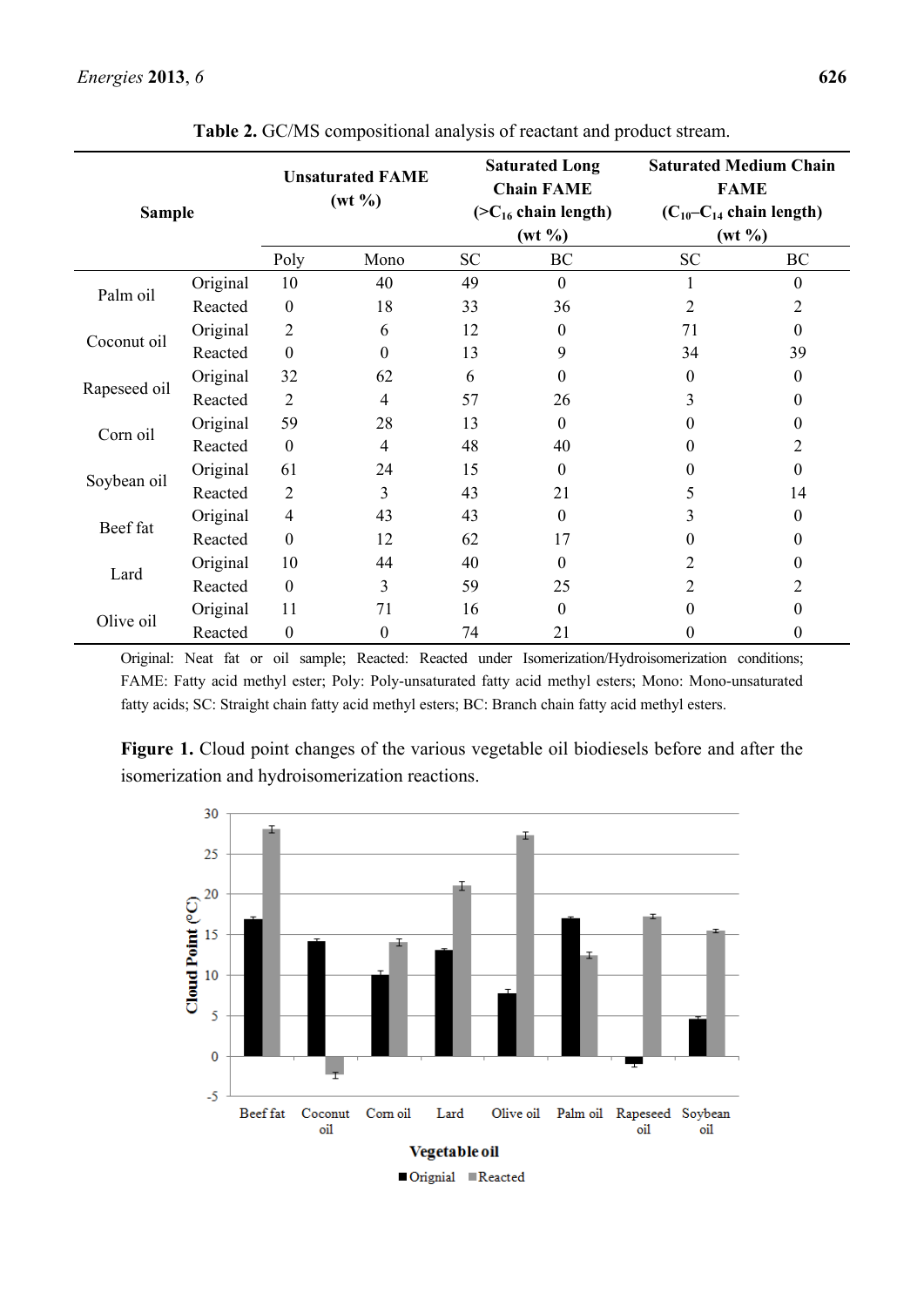| <b>Sample</b> |          | <b>Cloud Point</b><br>(C) | <b>Pour Point</b><br>$({}^{\circ}C)$ | Viscosity ( $mm^2/s$ )<br>$(Q40^{\circ}C)$ | Density $(kg/m^3)$<br>$(Q15^{\circ}C)$ |
|---------------|----------|---------------------------|--------------------------------------|--------------------------------------------|----------------------------------------|
|               | Original | 17.5                      | 15                                   | 4.42                                       | 882                                    |
| Palm oil      | Reacted  | 12.8                      | 9                                    | 4.08                                       | 864                                    |
|               | Original | 14.2                      | 9                                    | 4.58                                       | 850                                    |
| Coconut oil   | Reacted  | $-2.3$                    | $-3$                                 | 3.57                                       | 824                                    |
|               | Original | $-1.0$                    | $-15$                                | 4.53                                       | 874                                    |
| Rapeseed oil  | Reacted  | 17.3                      | 18                                   | 6.95                                       | 902                                    |
|               | Original | 11.5                      | 9                                    | 5.01                                       | 880                                    |
| Corn oil      | Reacted  | 15.9                      | 12                                   | 6.52                                       | 894                                    |
|               | Original | 4.6                       | $\boldsymbol{0}$                     | 4.62                                       | 882                                    |
| Soybean oil   | Reacted  | 15.5                      | 9                                    | 6.68                                       | 886                                    |
|               | Original | 16.9                      | 15                                   | 5.84                                       | 892                                    |
| Animal fat    | Reacted  | 28.1                      | 24                                   | 6.99                                       | 905                                    |
|               | Original | 13.1                      | $\theta$                             | 5.02                                       | 873                                    |
| Lard          | Reacted  | 21.1                      | 18                                   | 6.04                                       | 865                                    |
|               | Original | 7.8                       | $-3$                                 | 4.21                                       | 875                                    |
| Olive oil     | Reacted  | 27.3                      | 27                                   | 7.03                                       | 903                                    |

**Table 3.** Effect of isomerization/hydroisomerization reactions on fuel quality.

Branched chain esters have been shown to have lower melting points than their straight chain counterparts. Several studies [15] show melting point reductions using branched alcohols opposed to methyl alcohol. Additionally, studies by Yori *et al.* [16,17] were able to achieve cloud point and melting point reductions using isomerization reactions on biodiesel and oleic acid methyl ester, respectively. This study further cements the idea that branching biodiesel is a sound method of cloud point reduction. The two classes of fatty acids that cause low cloud points are UFA and BCFA methyl esters; however, these fatty acids lower the cloud point of biodiesel in different ways. As shown by Reaume and Ellis [9], the addition of BCFA methyl esters lower the cloud point in a linear fashion; whereas, the addition of UFA methyl esters only lowers the cloud point significantly at concentrations greater than 60%. Therefore, unless the oil contains a significant amount of UFAs, the cloud point will remain high, yielding greater importance to increasing BCFA content for biodiesel cloud point reduction.

# *3.2. Catalyst Recycle*

The catalysts used for the I/HI reactions were studied for their reusability using as model compounds UFA oleic acid for isomerization and SFA palmitic acid for hydroisomerization. Note that vegetable oils were not used for the catalyst reusability study in order to avoid errors and inconsistencies in the fatty acid content of vegetable oils. Both the beta zeolite and Pt doped zeolite were washed with acetone after the reaction and tested for surface area, carbon deposition, and CO adsorption. Results in Table 4 show a correlation between carbon deposition and surface area. Calcination was used to remove the deposits and study the catalyst post reaction with no coke deposits. After calcination in air, the used catalysts surface area increased substantially. This indicates that the carbon deposits are blocking pore spaces leading to surface area decrease. Adsorption of CO shows that the carbon deposits also block the Pt on the catalyst surface. The carbonaceous material that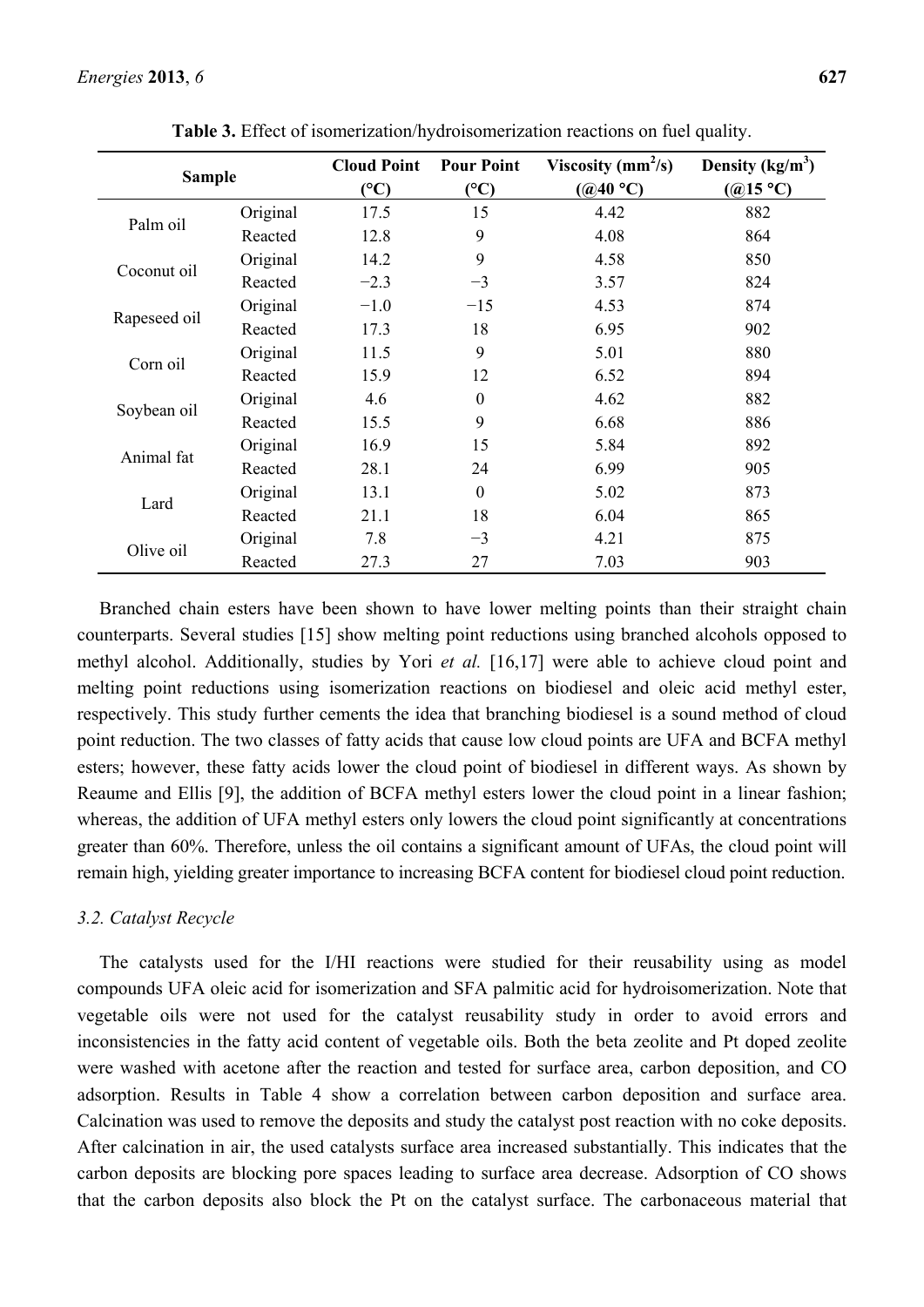covers the catalyst was predominantly soluble in fatty acids. The uncalcined catalyst was immersed in a fatty acid solution and heated to 150  $\degree$ C for 15 min. The catalyst was then cooled and washed with acetone and analyzed for surface area, carbon deposition and CO adsorption. The ester washed catalyst performs much better than the acetone-only washed catalyst, shown in Table 4. All three tests show an improvement in surface area and CO adsorption, though, not as well as calcination. The fatty acid wash was performed to investigate whether the coke deposited on the catalyst dissolves off in the first 15 min of the reaction. As confirmed by the increased surface area and CO adsorption, a certain amount of coke was removed, contributing to the catalytic activity of the used, uncalcined catalyst. The catalyst deposits can be categorized into soluble and insoluble residues. The ratio of soluble to insoluble coke (*i.e.*, the ratio of coke content from the reacted catalyst to coke content of the fatty acid washed catalyst) was 17:3 by weight, as shown in Table 4. This result is in agreement with a study by Villegas *et al.* [18], which shows an insoluble coke content on a hydroisomerization Pt zeolite catalyst of 13%–20%. The reduction in product yield for the recycled catalyst was 44% to 27%, giving a 40% reduction. This is consistent with a study by Lee *et al.* [15], which found a 47% reduction using a recycled hydroisomerization Pt zeolite catalyst.

In the isomerization results (Table 4) the cloud point of the isomerized product increases with BCFA yield. This is caused by the negative *cis/trans* isomerization side reaction, which turns the *cis* oleic acid to *trans* elaidic acid [19]. The melting points for the oleic acid ester is −20 °C, and for the elaidic acid ester is 10  $\degree$ C [7]. In addition the *cis/trans* isomerization reaction rate is higher than the reaction rate for branching [19]; therefore, with increased catalyst activity, more elaidic acid is produced raising the cloud point of the product mixture. In contrast, the hydroisomerization reaction has no major side reactions, leading to cloud point decreasing with increasing BCFA yield.

| <b>Catalyst Sample</b>        | <b>Yield of</b><br>BCFA (%) | Cloud point<br>of reacted<br>ester $(^{\circ}C)$ | Surface area<br>$(m^2/g)$ | Carbon<br>deposition<br>$(\frac{0}{w} w/w)$ | CO<br>adsorption<br>$(^{0}/_{0} w/w)$ |
|-------------------------------|-----------------------------|--------------------------------------------------|---------------------------|---------------------------------------------|---------------------------------------|
| Isomerization (original)      | 22                          | 2.3                                              | 556                       | $\boldsymbol{0}$                            | N/A                                   |
| R <sub>1</sub>                | 14                          | $-3.8$                                           | 65                        | 8                                           | N/A                                   |
| R <sub>2</sub>                | 11                          | $-7.2$                                           | 49                        | 9                                           | N/A                                   |
| R1 <sup>c</sup>               | 17                          | 0.8                                              | 297                       | $\boldsymbol{0}$                            | N/A                                   |
| R1 <sup>h</sup>               | 12                          | $-4.1$                                           | 125                       | 3                                           | N/A                                   |
| Hydroisomerization (original) | 44                          | 20.1                                             | 374                       | $\theta$                                    | 1.1                                   |
| R1 <sup>c</sup>               | 44                          | 20.4                                             | 294                       | $\boldsymbol{0}$                            |                                       |
| R1                            | 27                          | 23.8                                             | 50                        | 17                                          | $\cong 0$                             |
| R1 <sup>h</sup>               | 40                          | 21.2                                             | 143                       | $\overline{3}$                              | 0.25                                  |
| R2 <sup>c</sup>               | 41                          | 21.9                                             | 219                       | $\boldsymbol{0}$                            | 0.95                                  |
| R <sub>2</sub>                | 32                          | 24.0                                             | 42                        | 10                                          | $\cong 0$                             |

**Table 4.** Physical properties of isomerization and hydroisomerization catalysts before and after the reactions.

BCFA: Branched chain fatty acids; R1: catalyst used once before current reaction; R2: catalyst used twice before current reaction;  $\degree$  calcined in air at 500  $\degree$ C for 2 h; <sup>h</sup> heated in a fatty acid bath.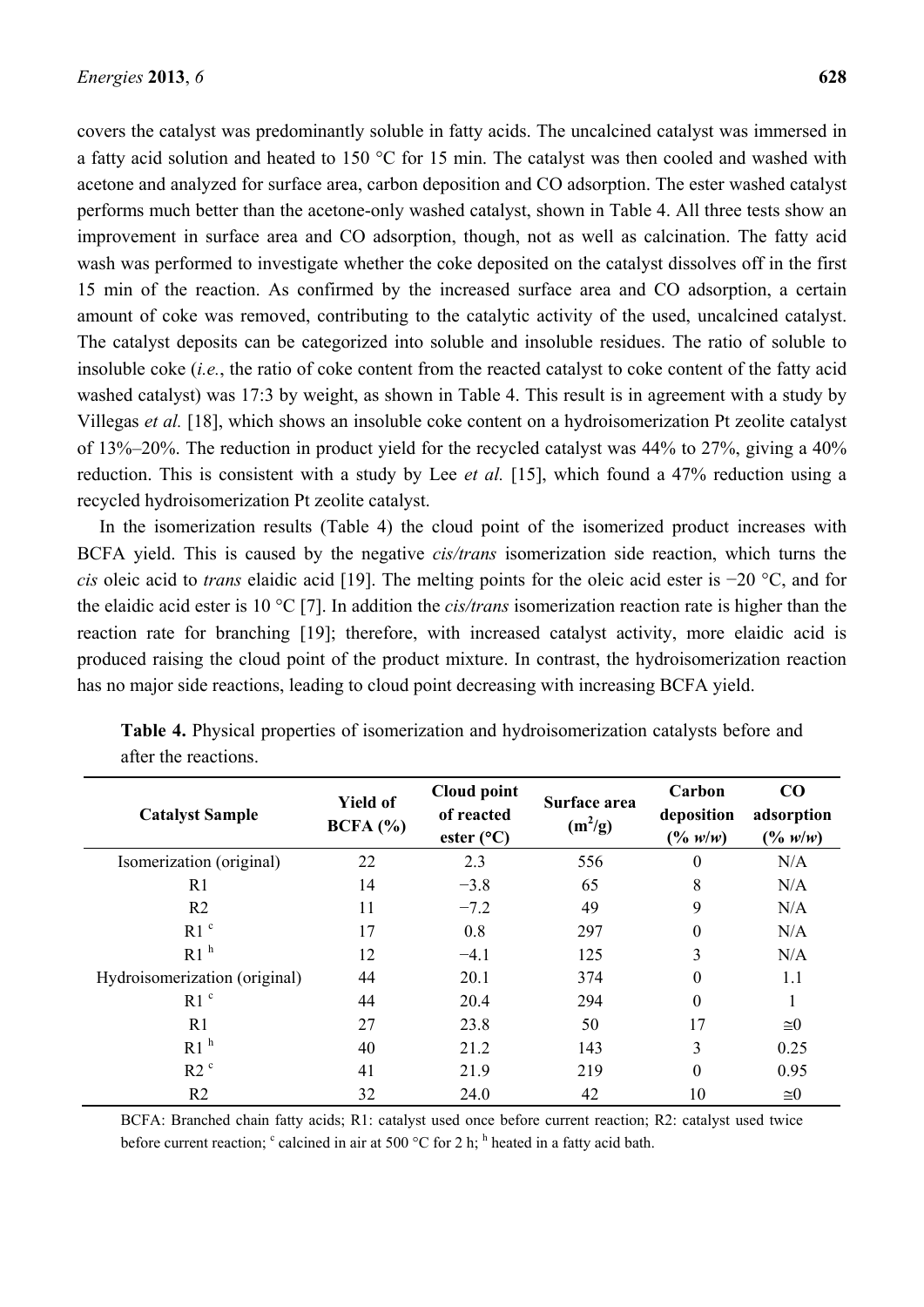### *3.3. Reaction By-Products*

The two main reasons for the large cloud point increases are the *cis/trans* isomerization and hydrogenation side reactions [9,19]. These two reactions raise the melting point of a UFA methyl ester. For example, *cis* methyl oleate has a melting point of −20 °C; while, the *trans* methyl elaidate has a melting point of 10 °C. The saturated methyl stearate has a melting point of 37 °C, and lastly the branched methyl isostearate has a melting point of 26 °C. The increases in melting point from the side reactions cannot be made up solely by the decrease caused by branching. Therefore, branching must be maximized while minimizing the side reactions.

The I/HI reaction creates other by-products aside from the fatty acids. These are cracking products (smaller chain fatty acids, alkanes and olefinic hydrocarbons), hydroxyls, dimers and coke material left on the catalyst. Dimers are formed from the oligomerization of two UFA compounds, creating a double fatty acid molecule attached at the carbon carbon double bond site [16]. These compounds cannot be classified using our GC/MS, due to their high boiling points; therefore, an isolation of dimers was conducted using a TGA unit under  $N_2$  atmosphere. During heating of the samples the FAMEs, cracking products, hydroxyls and any unesterified fatty acids evaporate off (due to their boiling points of < 360 °C) leaving a small amount of residue. This residue (boiling point > 360 °C) is analyzed with FTIR for dimer C=O bonds. The residue was less than 2% of the overall material and FTIR analysis showed it was >95% dimer fatty acids. The cracking products and hydroxyls were analyzed by the GC/MS analysis. The total weight of the reaction by-products was less than 7 wt %, with small chain fatty acids accounting for the bulk of the material.

#### *3.4. Energy Use*

The I/HI process uses more energy than the standard production process. However, due to the coconut oil yielding the highest BCFA yield and greatest cloud point reduction, there is no need for the isomerization process. This is because the isomerization process is for UFA compounds, of which coconut oil has very low amounts; hence, hydroisomerization alone is sufficient. The extra energy was calculated to examine whether there is still a net energy gain from producing improved biodiesel. Energy use for the hydroisomerization improvement process was calculated against the standard biodiesel production process. Energy calculations were based on the energy it takes to raise the temperature of the reactants to reaction temperatures. This was accomplished using specific heats of the reactants, in addition to calculating the heat losses through insulated reaction vessel walls and pressurization of gases. Heat capacities were calculated using differential scanning calorimetry (DSC) using a saffire standard and the following equation:

$$
\frac{c_p}{c_p'} = \frac{m\gamma}{m\gamma'}
$$
 (1)

where  $C_p$  = heat capacity of sample (J/g<sup>o</sup>C);  $C_p$ <sup>\*</sup> = heat capacity of saffire standerd (J/g<sup>o</sup>C); *m* = mass of sample (g);  $m'$  = mass of saffire (g);  $y$  = distance to baseline of sample (mm);  $y'$  = distance to baseline of saffire (mm).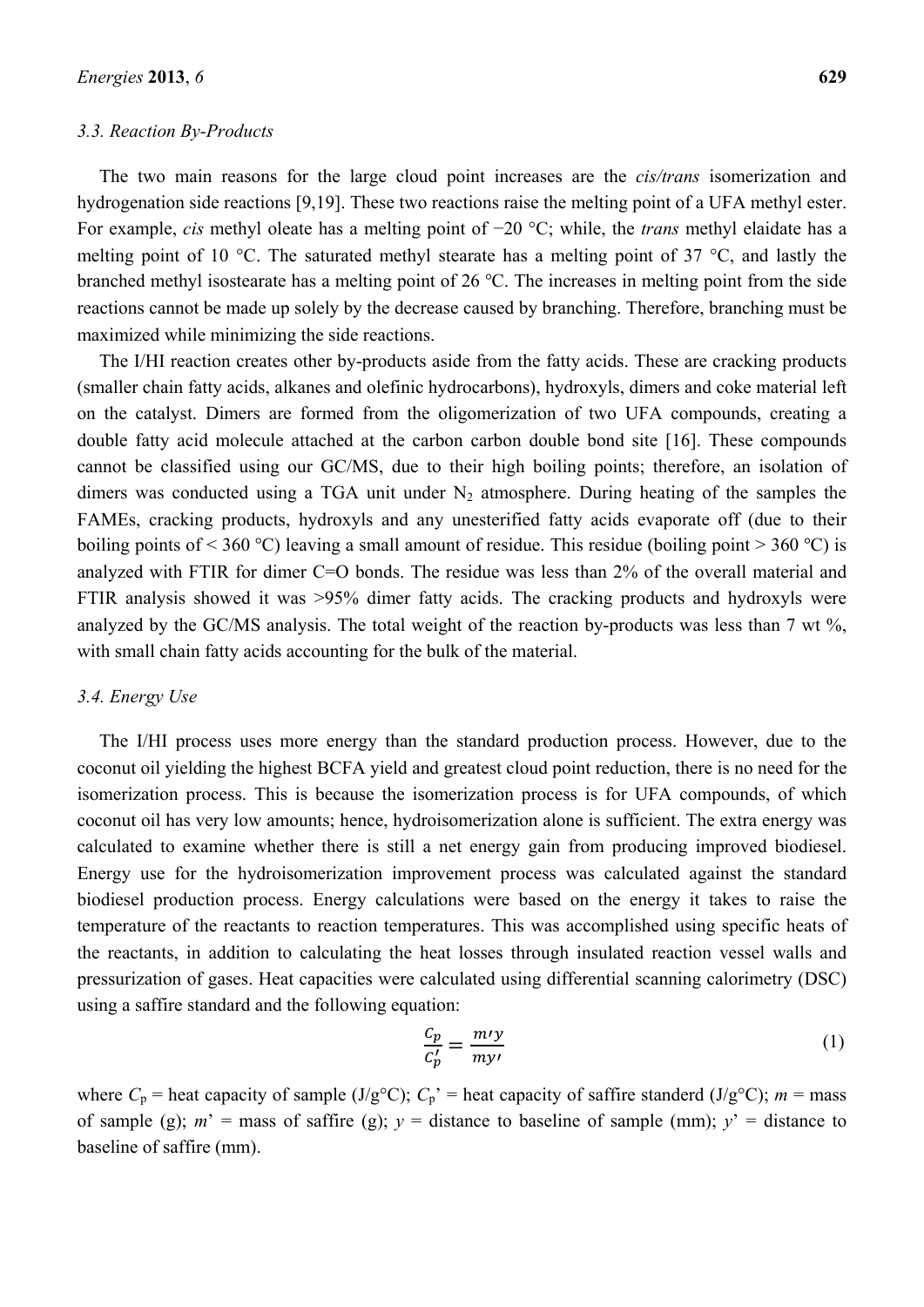The energy required to heat the materials present was calculated using Equation (2):

$$
Q = mC_p \Delta T \tag{2}
$$

where  $Q =$  Energy (J);  $\Delta T =$  difference in temperature between reaction temperature and initial temperature (°C);  $m =$  mass of sample (g);  $C_p$  = heat capacity of sample (J/g°C).

The heat loss through the reaction vessel walls was calculated using Equation (3):

$$
Q = \frac{\Delta T}{R A_s} \tag{3}
$$

where  $Q =$  Energy (J);  $\Delta T =$  difference in temperature between reaction temperature and initial temperature (°C);  $R =$  insulation thermal resistance (m<sup>2</sup>K/Wm);  $A_s =$  surface area of vessel (m).

The *R* value was assumed for a high temperature insulation material which had a value of 145.7 m<sup>2</sup>K/Wm. Lastly, the energy required to compress the hydrogen to 4.0 MPa was calculated using the formula [20]. The compression was assumed to be adiabatic (isentrophic) with three stages of compression:

$$
HP = \left\{ \left[ \frac{144NP_f Vk}{33000(k-1)} \right] \left[ \left( \frac{P_2}{P_1} \right)^{\left( \frac{k-1}{Nk} \right)} - 1 \right] \right\}
$$
(4)

where HP = horsepower (W);  $P_f$  = Pressure drop (kPa);  $V$  = volume (m<sup>3</sup>);  $k$  = ratio of specific heats;  $P_2$  = pressure required (kPa);  $P_1$  = initial pressure (kPa);  $N$  = number of compression stages.

The two processes are defined as:

(1) Hydroisomerization improvement:

$$
Hydrolysis \rightarrow Hydroisomerization \rightarrow Esterification
$$

(2) Standard process:

#### *Transesterification*

The process comparison based on energy usage is shown in Table 5. Calculations gave total energy usages of 83.19 kJ and 4.04 kJ based on a 25 g sample of vegetable oil for the hydroisomerization and standard process, respectively. The extra 79.15 kJ of energy for the improvement process is substantial compared to the low energy use of the standard process; however, the energy content of biodiesel and glycerol by-product is 1030 kJ and 58 kJ, respectively. This gives the total energy for the additional process at <10% of the energy yielded from the biodiesel for the scale we have examined. Furthermore, some other side benefits to the process are: not using the transesterification reactions using KOH, thus avoiding emulsification problems [21]; and the hydrolysis method producing cleaner glycerol product which can be sold as pure glycerol as opposed to crude glycerol [22].

Similar processes are used to upgrade petroleum based fuels. Catalytic cracking and octane upgrading utilize similar solid acid catalysts and H<sub>2</sub> gas at high pressures and temperatures >500 °C [7]. The major difference in the petroleum industry is the lower cost of crude feedstock and much larger volumes available to process, *versus* the higher cost and lower volume vegetable oils. If a combined biofuel/petroleum process can be integrated into existing petroleum processing facilities, costs of upgrading biofuels can be significantly reduced or absorbed by the higher profit petroleum products.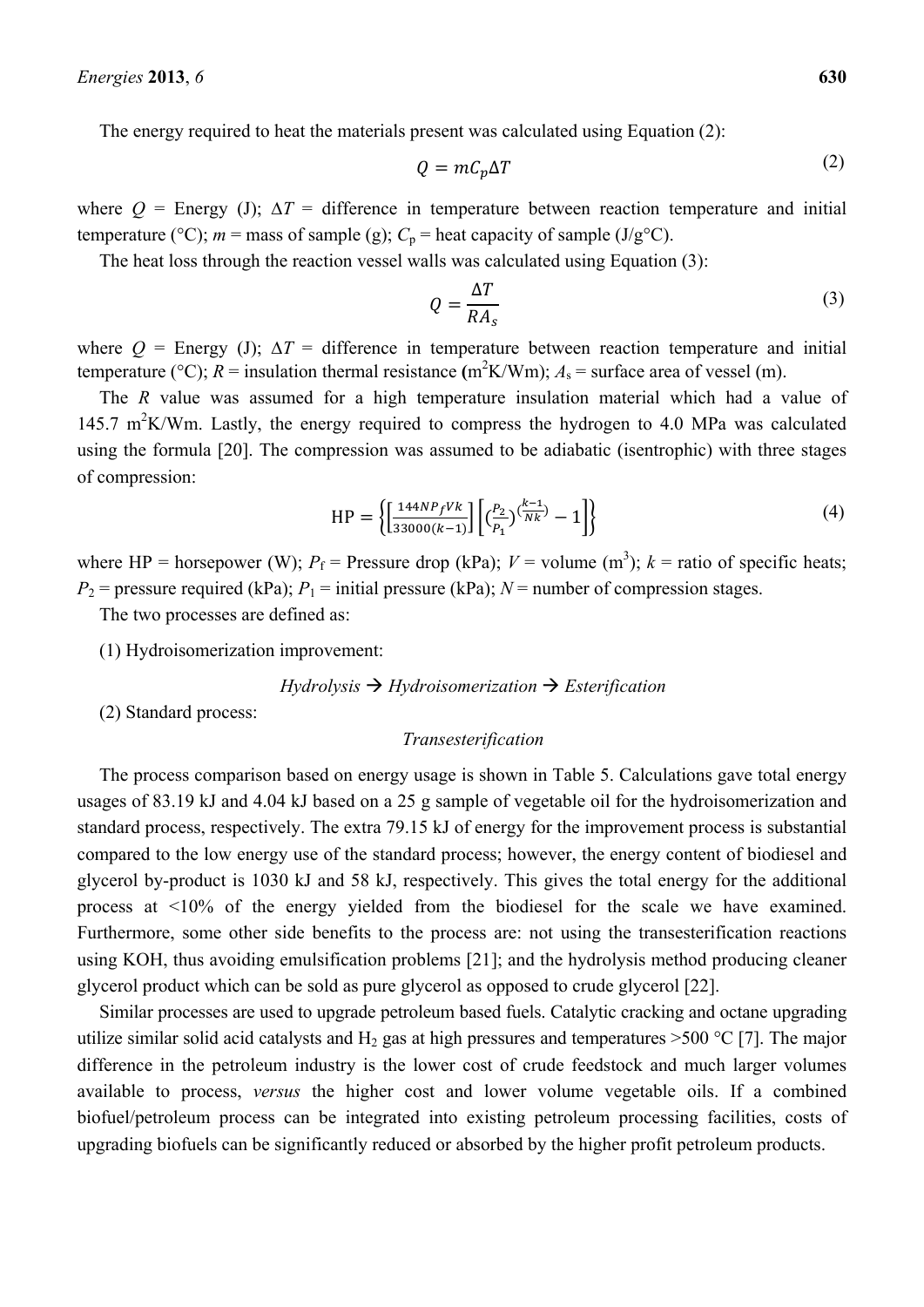| <b>Production Stage</b>            | Improvement (kJ/25 g oil) | Standard (kJ/25 g oil) |  |
|------------------------------------|---------------------------|------------------------|--|
| Hydrolysis                         |                           |                        |  |
| Heating                            | 14.08                     | N/A                    |  |
| Loss                               | 4.60                      | N/A                    |  |
| Gas compression                    | 0.01                      | N/A                    |  |
| Mixing                             | 0.11                      | N/A                    |  |
| Hydroisomerization                 |                           |                        |  |
| Heating                            | 14.30                     | N/A                    |  |
| Loss                               | 42.05                     | N/A                    |  |
| Gas compression                    | 0.01                      | N/A                    |  |
| Mixing                             | 0.88                      | N/A                    |  |
| Esterification/Transesterification |                           |                        |  |
| Heating                            | 6.24                      | 3.04                   |  |
| Loss                               | 0.79                      | 0.89                   |  |
| Gas compression                    | $\theta$                  | $\boldsymbol{0}$       |  |
| Mixing                             | 0.11                      | 0.11                   |  |
| <b>Total Energy Use</b>            | 83.19                     | 4.04                   |  |

**Table 5.** Energy use comparison for the hydroisomerization improvement biodiesel production process *versus* the standard biodiesel production.

# **4. Conclusions**

A reduction in cloud point of vegetable oil biodiesels has been shown through the use of isomerization/hydroisomerization. Improvements were successful on low UFA-containing vegetable oils, yielding reductions of 4.7 and 16.5  $\degree$ C for palm and coconut oils, respectively. The reactions were unsuccessful at reducing the cloud points of the high UFA vegetable oils. Of the biodiesels that were improved, other fuel qualities were improved along with the cloud point, including viscosity and pour point. With the implementation of I/HI reactions, there was a sizable energy increase (<10% of the energy contained in biodiesel is needed for the improvement process), due to the high reaction temperatures and additional hydrolysis step. However, cloud point reduction along with reduced biodiesel washing and cleaning help to offset the negatives associated with the energy increase.

# **Acknowledgements**

The authors wish to acknowledge the financial contribution of the Natural Sciences and Engineering Research Council of Canada.

# **References**

- 1. Friedlingstein, P.; Houghton, R.; Marland, G.; Hackler, J.; Boden, T.A.; Conway, T.; Canadell, J.; Raupach, M.; Ciais, P.; Le Quéré, C. Update on CO<sub>2</sub> emissions. Nat. Geosci. 2010, 3, 811–812.
- 2. Lammertsma, E.I.; de Boer, H.J.; Dekker, S.C.; Dilcher, D.L.; Lotter, A.F.; Wagner-Cremer, F. Global CO<sub>2</sub> rise leads to reduced maximum stomatal conductance in Florida vegetation. *Proc. Natl. Acad. Sci. USA* **2011**, *108*, 4035–4040.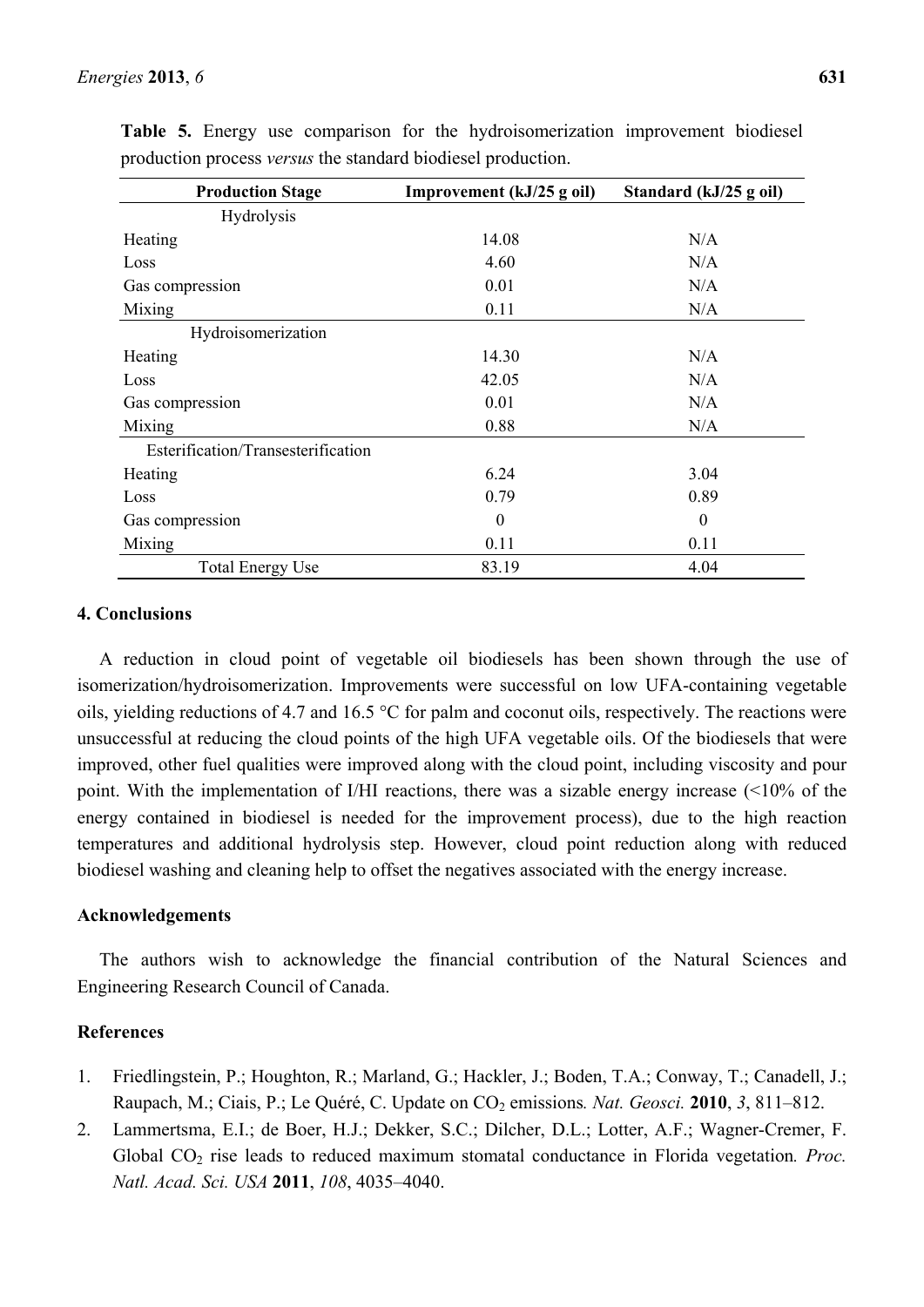- 3. Kaltschmitt, M.; Reinhardt, G.; Stelzer, T. Life cycle analysis of biofuels under different environmental aspects*. Biomass Bioenergy* **1997**, *12*, 121–134.
- 4. Beer, T.; Grant, T.; Williams, D.; Watson, H. Fuel-cycle greenhouse gas emissions from alternative fuels in Australian heavy vehicles*. Atmos. Environ.* **2002**, *36*, 753–763.
- 5. Amonette, J.E.; Woolf, D.; Street-Perrott, F.A.; Lehmann, J.; Joseph, S. Mitigation of climate change with biomass: Technical potentials and factors affecting implementation. In *Proceedings of 17th International Palm Oil Conference and Exopalma*, Cartagena, Colombia, 27 September 2012.
- 6. Karmakar, A.; Karmakar, S.; Mukherjee, S. Properties of various plants and animals feedstocks for biodiesel production*. Bioresour. Technol.* **2010**, *101*, 7201–7210.
- 7. Knothe, G.; Dunn, R.O. A comprehensive evaluation of the melting points of fatty acids and esters determined by differential scanning calorimetry*. J. Am. Oil Chem. Soc.* **2009**, *86*, 843–856.
- 8. Ono, Y. A survey of the mechanism in catalytic isomerization of alkanes*. Catal. Today* **2003**, *81*,  $3-16$ .
- 9. Reaume, S.J.; Ellis, N. Synergistic effects of skeletal isomerization on oleic and palmitic acid mixtures for the reduction in cloud point of their methyl esters*. Energy Fuels* **2012**, *26*, 4514–4520.
- 10. Ismail, A.; van de Voort, F.; Emo, G.; Sedman, J. Rapid quantitative determination of free fatty acids in fats and oils by Fourier transform infrared spectroscopy*. J. Am. Oil Chem. Soc.* **1993**, *70*, 335–341.
- 11. Doumenq, P.; Guiliano, M.; Bertrand, J.; Mille, G. GC/FT-IR analysis of fatty acid methyl esters*. Appl. Spectrosc.* **1990**, *44*, 1355–1359.
- 12. Claude, M.C.; Martens, J.A. Monomethyl-branching of long *n*-alkanes in the range from decane to tetracosane on Pt/H-ZSM-22 bifunctional catalyst*. J. Catal.* **2000**, *190*, 39–48.
- 13. Knothe, G. "Designer" biodiesel: Optimizing fatty ester composition to improve fuel properties*. Energy Fuels* **2008**, *22*, 1358–1364.
- 14. Moser, B.R. Comparative oxidative stability of fatty acid alkyl esters by accelerated methods*. J. Am. Oil Chem. Soc.* **2009**, *86*, 699–706.
- 15. Lee, I.; Johnson, L.A.; Hammond, E.G. Use of branched-chain esters to reduce the crystallization temperature of biodiesel*. J. Am. Oil Chem. Soc.* **1995**, *72*, 1155–1160.
- 16. Yori, J.C.; D'Amato, M.A.; Grau, J.M.; Pieck, C.L.; Vera, C.R. Depression of the cloud point of biodiesel by reaction over solid acids*. Energy Fuels* **2006**, *20*, 2721–2726.
- 17. Ngo, H.L.; Nuñez, A.; Lin, W.; Foglia, T.A. Zeolite-catalyzed isomerization of oleic acid to branched-chain isomers*. Eur. J. Lipid Sci. Technol.* **2007**, *109*, 214–224.
- 18. Villegas, J.; Kumar, N.; Heikkilä, T.; Lehto, V.P.; Salmi, T.; Murzin, D.Y. Isomerization of *n*-butane to isobutane over Pt-modified Beta and ZSM-5 zeolite catalysts: Catalyst deactivation and regeneration*. Chem. Eng. J.* **2006**, *120*, 83–89.
- 19. Reaume, S.J.; Ellis, N. Optimizing reaction conditions for the isomerization of fatty acids and fatty acid methyl esters to their branch chain products*. J. Am. Oil Chem. Soc.* **2011**, *1*, 1–11.
- 20. Horsepower required to compress air. The Engineering Toolbox Website*.* Available online: http://www.engineeringtoolbox.com/horsepower-compressed-air-d\_1363.html (accessed on 13 November 2012).
- 21. Souza, M.S.; Aguieiras, E.C.G.; da Silva, M.A.P.; Langone, M.A.P. Biodiesel synthesis via esterification of feedstock with high content of free fatty acids*. Appl. Biochem. Biotechnol.* **2009**, *154*, 74–88.